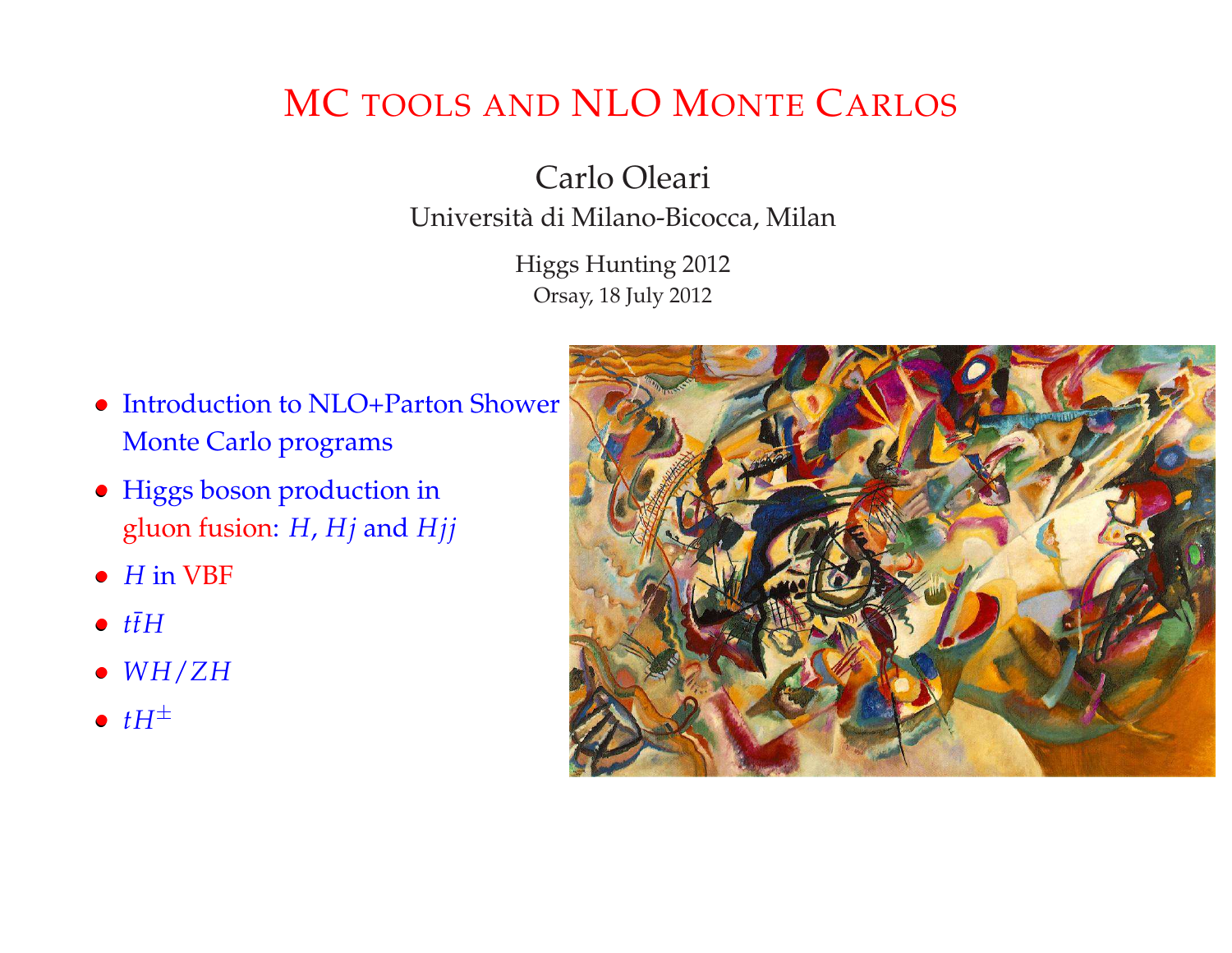### **NLO vs Shower Monte Carlo**

#### **NLO**

- $\checkmark$  accurate shapes at high  $p_T$
- ✓ normalization accurate at NLO order
- ✓ reduced dependence on renormalization and factorization scales
- $\boldsymbol{\mathsf{X}}$  wrong shapes at small  $p_{\scriptscriptstyle T}$
- $\boldsymbol{\times}$  description only at the parton level

#### **SMC (LO <sup>+</sup> shower)**

- $\boldsymbol{\mathsf{X}}$  bad description at high  $p_T$
- $\boldsymbol{\chi}$  normalization accurate only at LO
- $\checkmark$  correct Sudakov suppression at small  $p_T$
- $\checkmark$  simulate events at the hadron level

It is natural to try to <mark>merge the two approaches</mark>, keeping the good features of both

MC@NLO [Frixione and Webber, 2001] <mark>and POWHEG</mark> [Nason, 2004] <mark>do this in a consistent way</mark>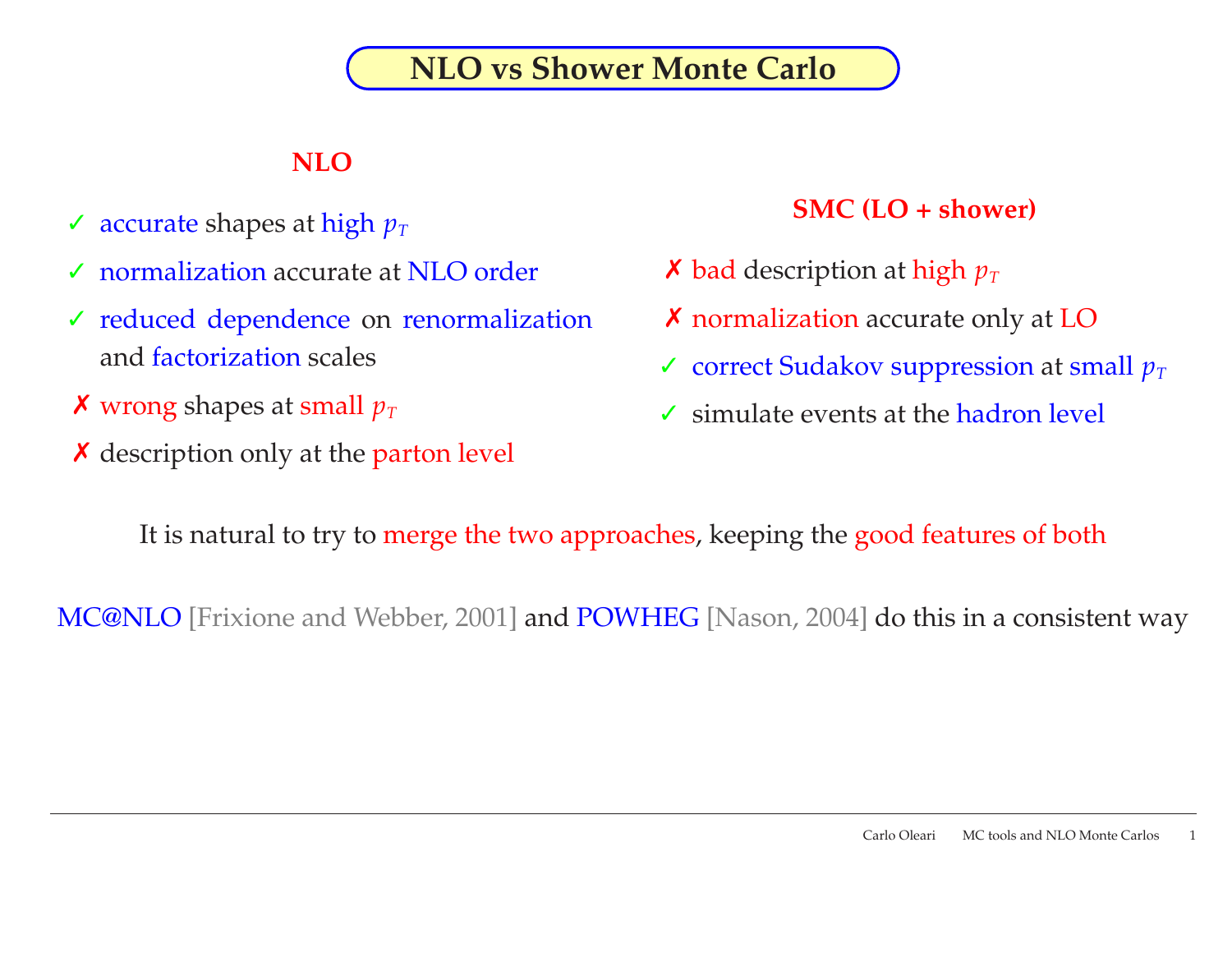### **Higgs boson production**

- *<sup>H</sup>* in <sup>g</sup>luon fusion: MC@NLO, POWHEG BOX, POWHEG+SHERPA, POWHEG+HERWIG++, MC@NLO+SHERPA
- *<sup>H</sup>*+1jet: POWHEG+SHERPA, MC@NLO+SHERPA, POWHEG BOX
- *<sup>H</sup>*+2jet: POWHEG BOX
- *<sup>H</sup>* in VBF: POWHEG BOX, POWHEG+HERWIG++
- *t* $\overline{t}H$  : POWHEG BOX + HELAC, aMC@NLO
- *VH*: POWHEG+HERWIG++, MC@NLO
- *tH*±: MC@NLO, POWHEG BOX
- *<sup>H</sup>*→*QQ*: POWHEG+HERWIG++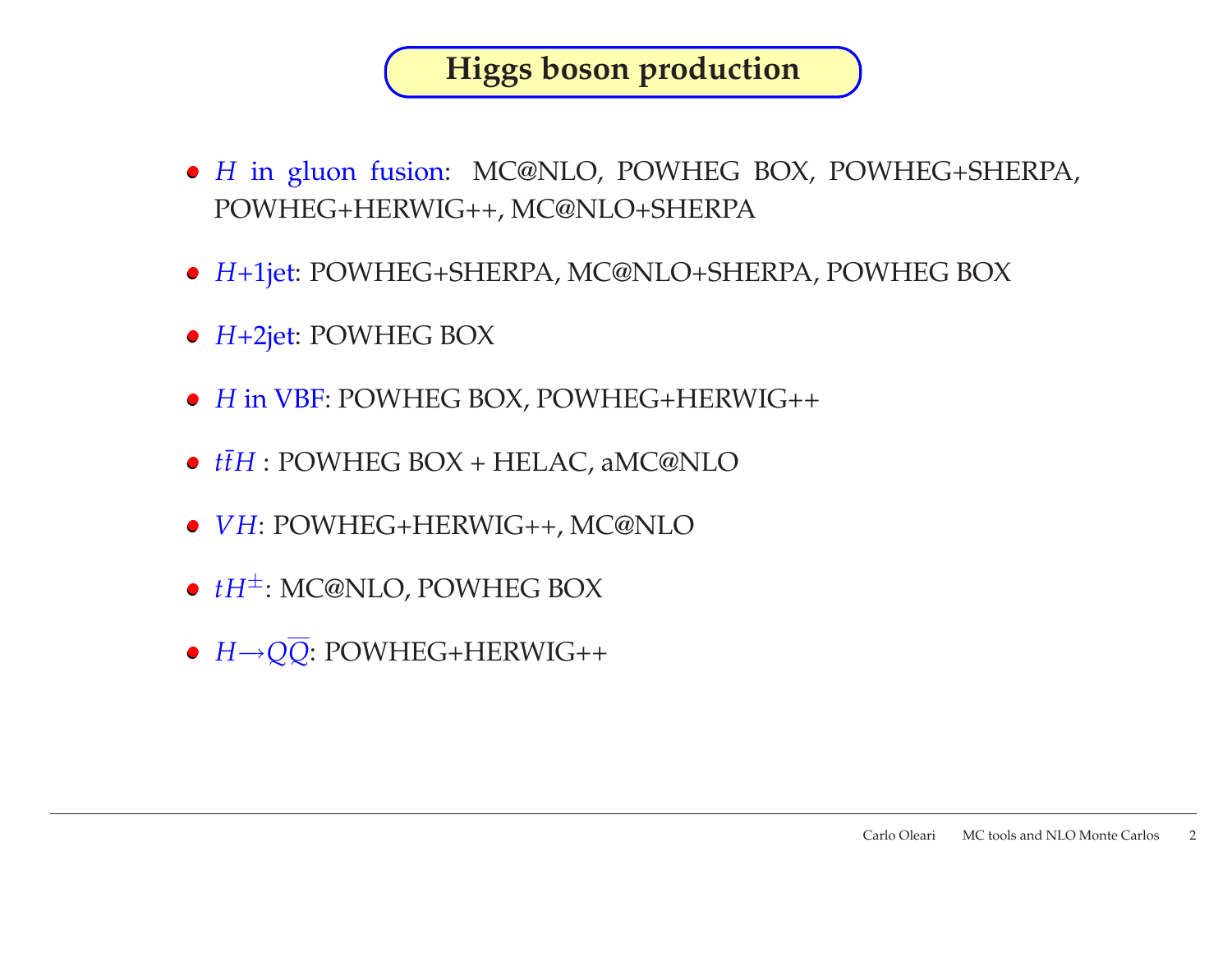### **The POWHEG differential cross section**

 $R = R_s + R_f$  with  $R_s > 0$ ,  $R_f > 0$  ,  $R_s$  singular in the infrared regions,  $R_f$  finite in collinear and soft limit [Nason 2004]. Define

$$
d\sigma = \overline{B}_s(\Phi_n) \left\{ \Delta_s(p_T^{\min}) + \Delta_s(p_T) \frac{R_s(\Phi_{n+1})}{B(\Phi_n)} d\Phi_r \right\} d\Phi_n + R_f(\Phi_{n+1}) d\Phi_{n+1}
$$
  
1 by unitarity

$$
\overline{B}_s(\Phi_n) = B(\Phi_n) + V(\Phi_n) + \int d\Phi_r \left[ R_s(\Phi_n, \Phi_r) - C(\Phi_n, \Phi_r) \right]
$$
  

$$
\Delta_s(p_T) = \exp \left[ - \int d\Phi'_r \frac{R_s(\Phi_n, \Phi'_r)}{B(\Phi_n)} \theta(p'_T - p_T) \right]
$$

The expansion of *dσ* up to the NLO level is exactly equa<sup>l</sup> to *dσ*NLO.

The part of the real cross section that is treated with the shower technique can be varied.

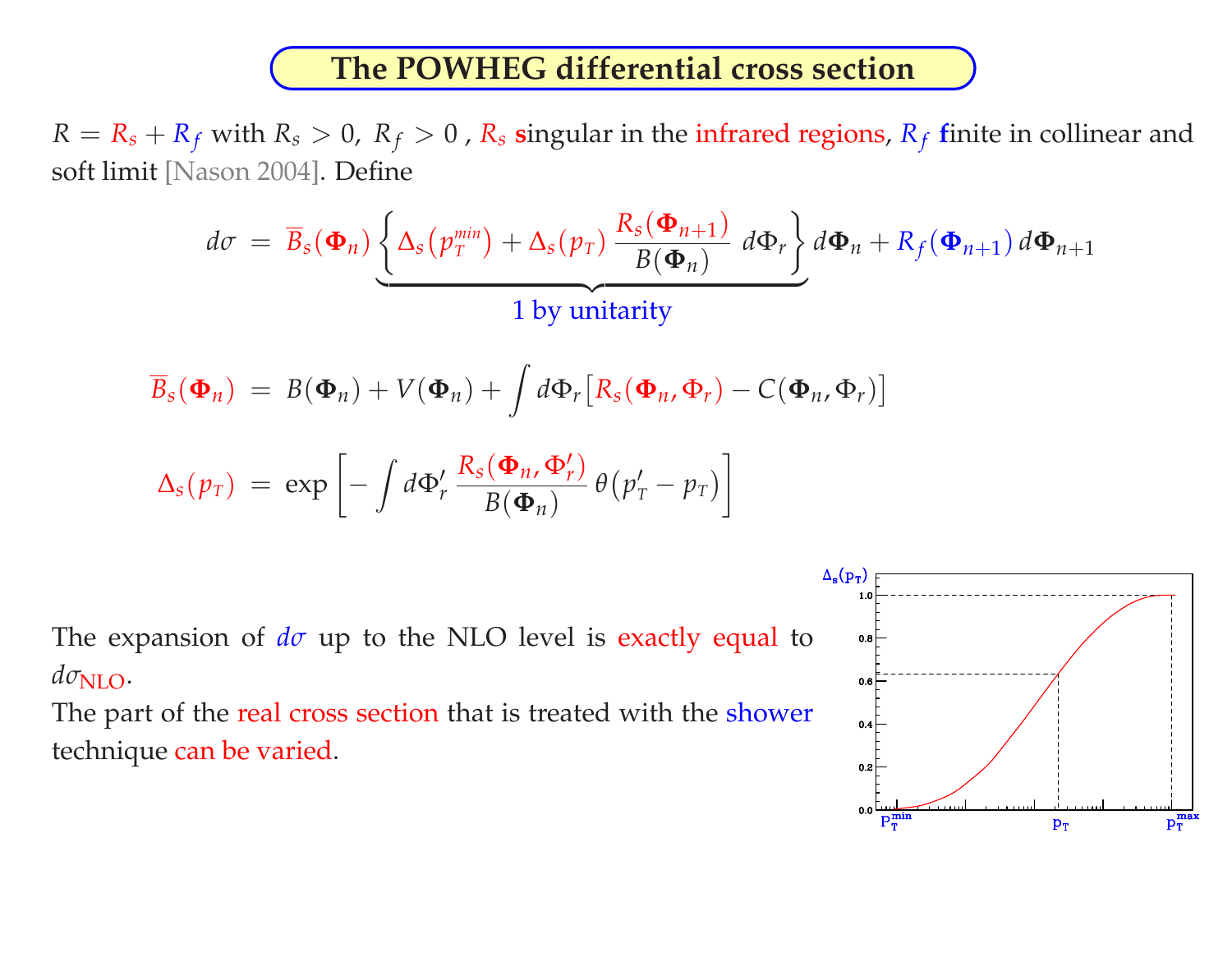### **MC@NLO in the POWHEG language**

The MC@NLO hardest emission cross section can be written in the POWHEG language

$$
d\sigma = \underbrace{\overline{B}_{HW} d\Phi_n}_{S \text{ event}} \underbrace{\left[\Delta_{HW}(p_T^{min}) + \Delta_{HW}(p_T) \frac{R_{HW}(\Phi_{n+1})}{B(\Phi_n)} d\Phi_r\right]}_{\text{HERWIG event}} + \underbrace{\left[R(\Phi_{n+1}) - R_{HW}(\Phi_{n+1})\right] d\Phi_{n+1}}_{H \text{ event}}
$$
\n
$$
\overline{B}_{HW}(\Phi_n) = B(\Phi_n) + V(\Phi_n) + \int \left[R_{HW}(\Phi_n, \Phi_r) - C(\Phi_n, \Phi_r)\right] d\Phi_r
$$
\n
$$
\Delta_{HW}(p_T) = \exp\left[-\int d\Phi'_r \frac{R_{HW}(\Phi_n, \Phi'_r)}{B(\Phi_n)} \theta(p'_T - p_T)\right]
$$
\nLike POWHEG with

\n
$$
\left\{\n\begin{array}{l}\nR_s = R_{HW} \\
R_f = R - R_{HW}\n\end{array}\n\right\} \leftarrow \text{ can be negative}
$$

This formula illustrates why MC@NLO and POWHEG are equivalent at NLO. But differences can arise at NNLO.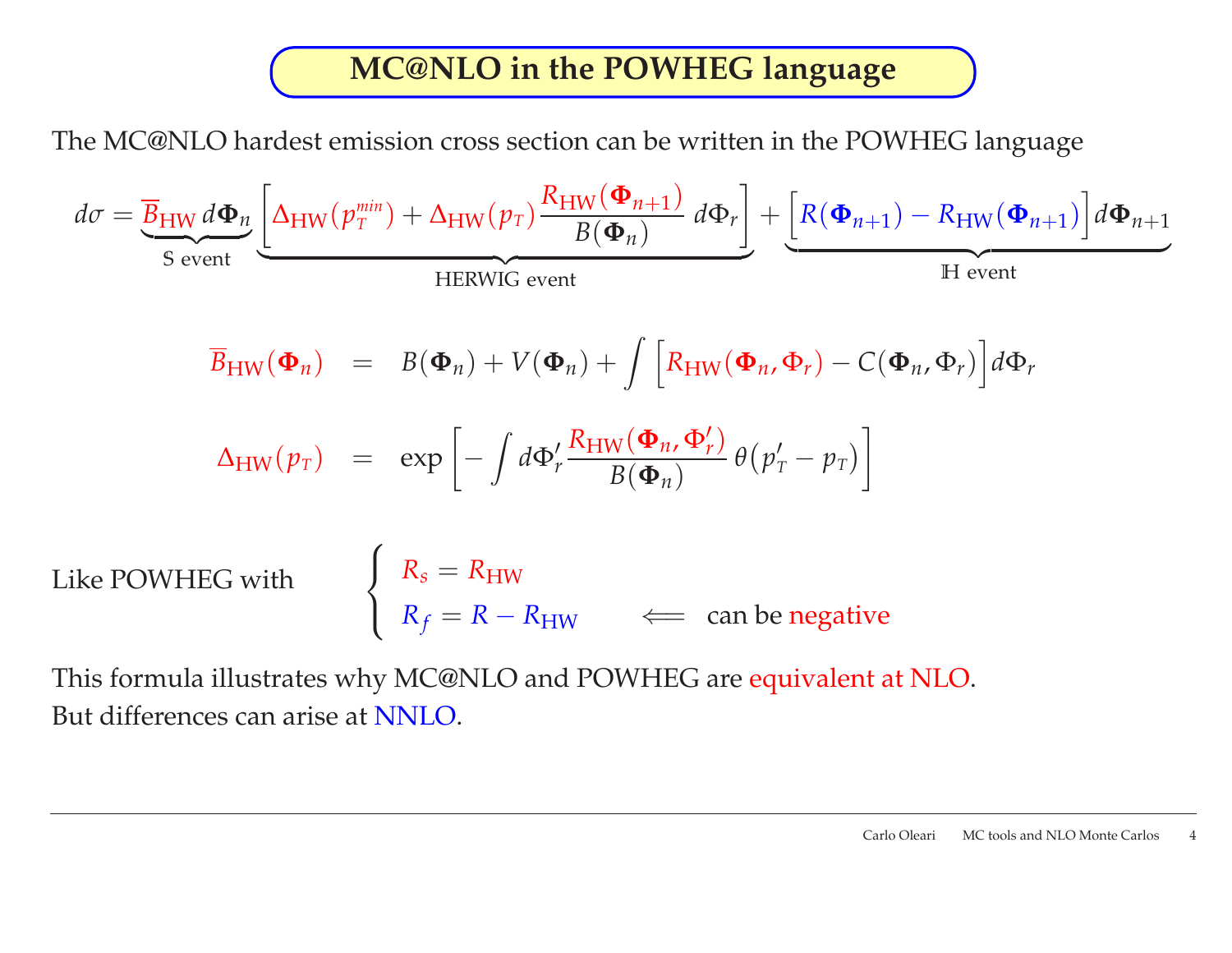### **The radiation cross section**

$$
\overline{B}_s(\Phi_n) = B(\Phi_n) + V(\Phi_n) + \int d\Phi_r \left[ R_s(\Phi_n, \Phi_r) - C(\Phi_n, \Phi_r) \right]
$$
  

$$
d\sigma = \overline{B}_s(\Phi_n) \left\{ \Delta_s(p_T^{\min}) + \Delta_s(p_T) \frac{R_s(\Phi_{n+1})}{B(\Phi_n)} d\Phi_r \right\} d\Phi_n + R_f(\Phi_{n+1}) d\Phi_{n+1}
$$

The differential cross section describing the hard radiation is <sup>g</sup>iven by

$$
d\sigma_{\text{rad}} \approx \frac{\overline{B}_{s}(\Phi_{n})}{B(\Phi_{n})} R_{s}(\Phi_{n+1}) d\Phi_{n+1} + R_{f}(\Phi_{n+1}) d\Phi_{n+1}
$$
  
= 
$$
\left\{ \underbrace{R_{s}(\Phi_{n+1}) + R_{f}(\Phi_{n+1})}_{R(\Phi_{n+1})} + \left[ \frac{\overline{B}_{s}(\Phi_{n})}{B(\Phi_{n})} - 1 \right] R_{s}(\Phi_{n+1}) \right\} d\Phi_{n+1}
$$
  
= 
$$
R(\Phi_{n+1}) d\Phi_{n+1} + \mathcal{O}(\alpha_{s}) R_{s}(\Phi_{n+1})
$$

- We expect differences at the NNLO level. While formally at NNLO, they may be large for particular processes (see i.e. Higgs boson production in <sup>g</sup>luon fusion).
- Notice that the  $B_s(\Phi_n)/B(\Phi_n)$  also depends on how the real contribution *R* has been split into  $R_s$  and  $R_f$ .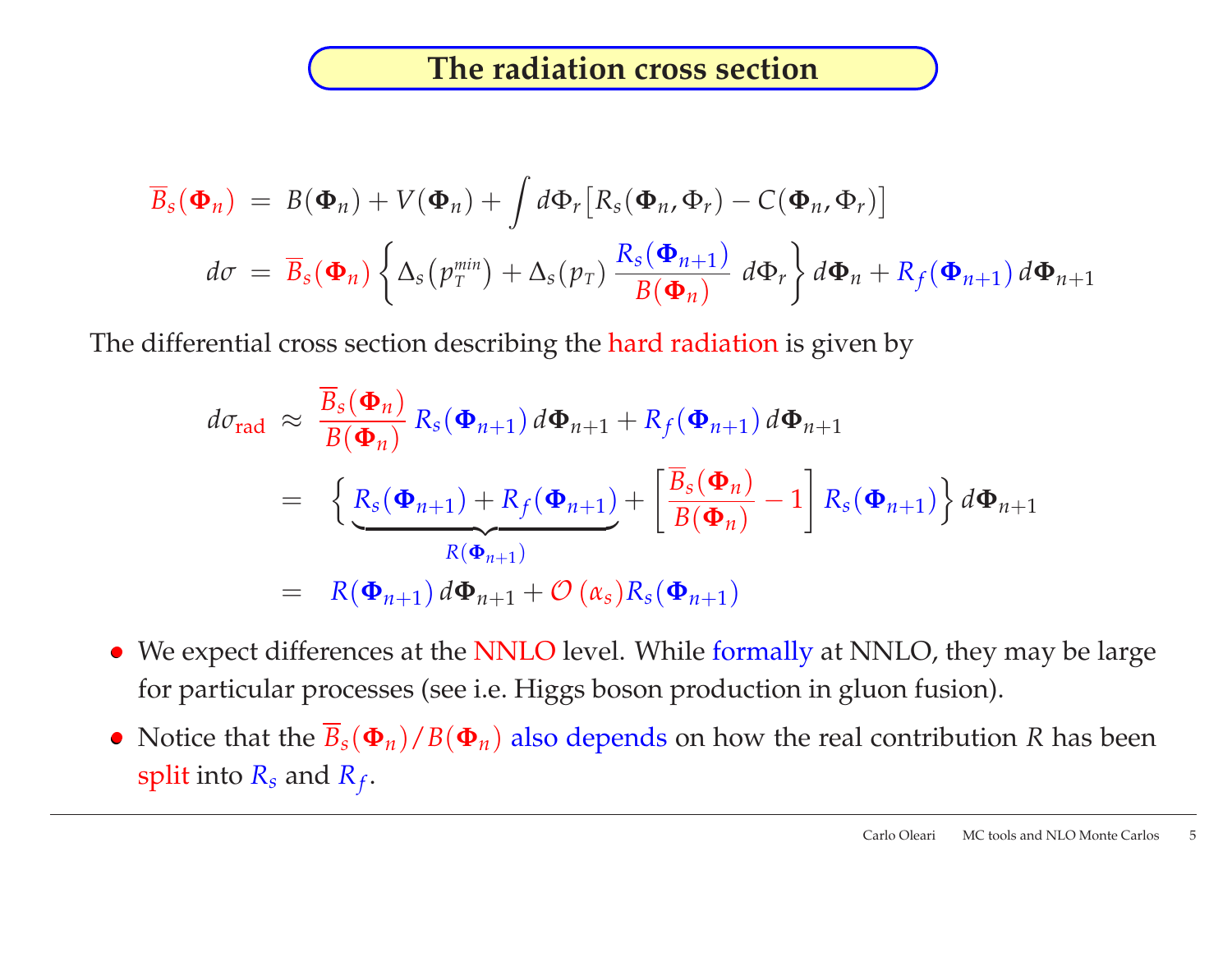**Sources of possible differences**

$$
d\sigma_{\text{rad}} \approx \frac{\overline{B}_s(\Phi_n)}{B(\Phi_n)} R_s(\Phi_{n+1}) d\Phi_{n+1} + R_f(\Phi_{n+1}) d\Phi_{n+1}
$$

 In an NLO+Parton Shower implementation, visible differences of the radiation cross section with respect to the fixed-order result will be present, due to

- 1. The<sup>∆</sup>*s*(*pT*) factor, dropped in the NLO-accuracy derivation. The Sudakov factor <sup>y</sup>ields resummation-improved results at NLO. It is less than 1: it always reduces the transverse-momentum spectrum of radiation with respec<sup>t</sup> to the pure NLO result
- 2. The  $B_s(\mathbf{\Phi}_n)/B(\mathbf{\Phi}_n)$  factor, also dropped. This factor spreads the *K* factor over the finite  $p_T$  region. The spreading of the *K* factor depends upon the  $R_s$  and  $R_f$  separation.
- 3. The choice of scales used in the process.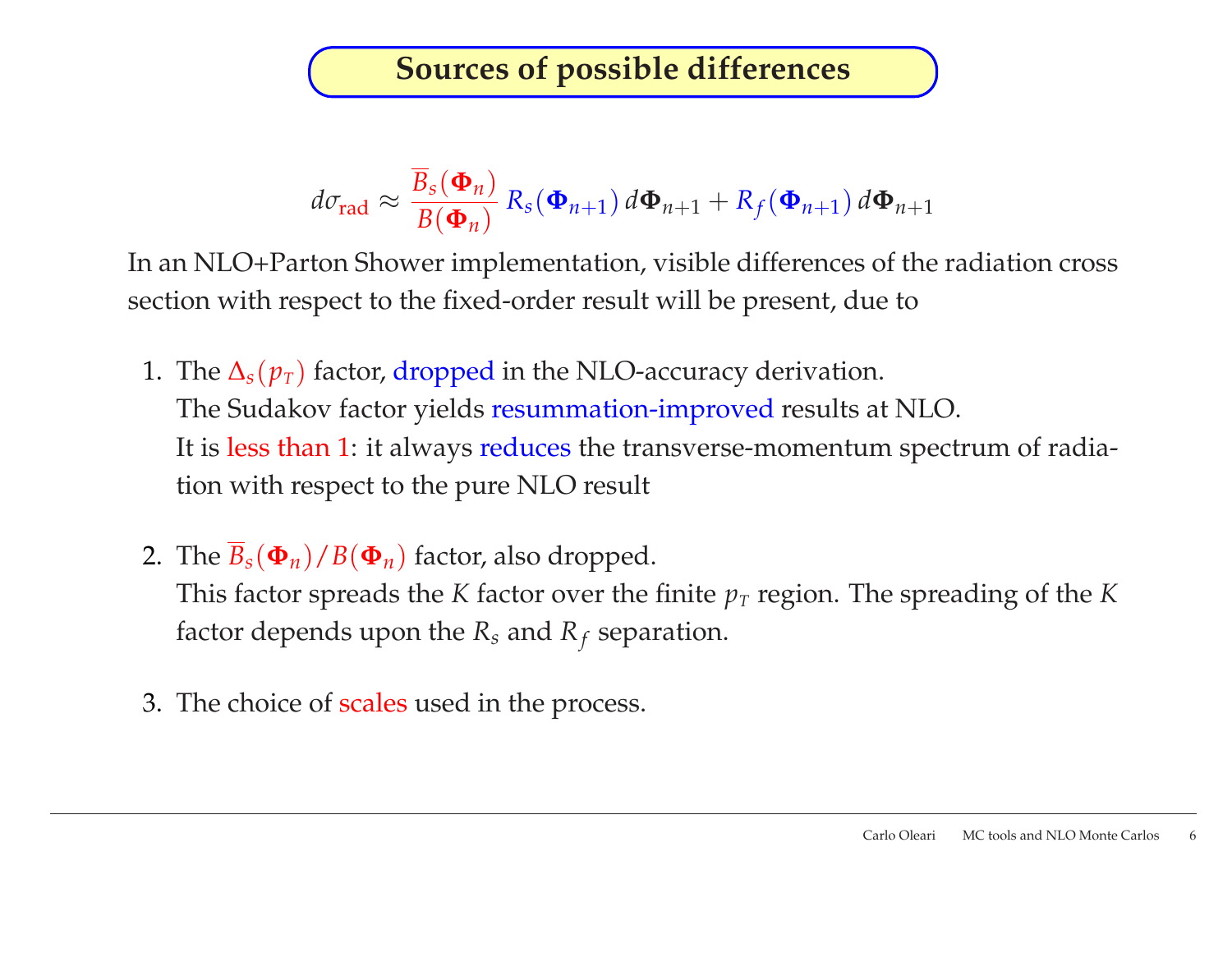#### **In summary**

Experience in comparing MC@NLO and POWHEG results (various papers from the POWHEG BOX and from the HERWIG++ collaborations) has shownthat

- all important differences between MC@NLO and POWHEG can be tracked back to the rôle of the  $B_s/B$  factor and to scale-choice issues.
- Exponentiation in <sup>∆</sup>*s*(*pT*) does not seem to <sup>y</sup>ield important differences. This is understood as due to the fact that the integral in

$$
\Delta_s(p_T) = \exp\left[-\int d\Phi'_r \, \frac{R_s(\Phi_n, \Phi'_r)}{B(\Phi_n)} \, \theta\left(p'_T - p_T\right)\right]
$$

is dominated by the region of soft  $p_T$ , where all  $R_s$  agree.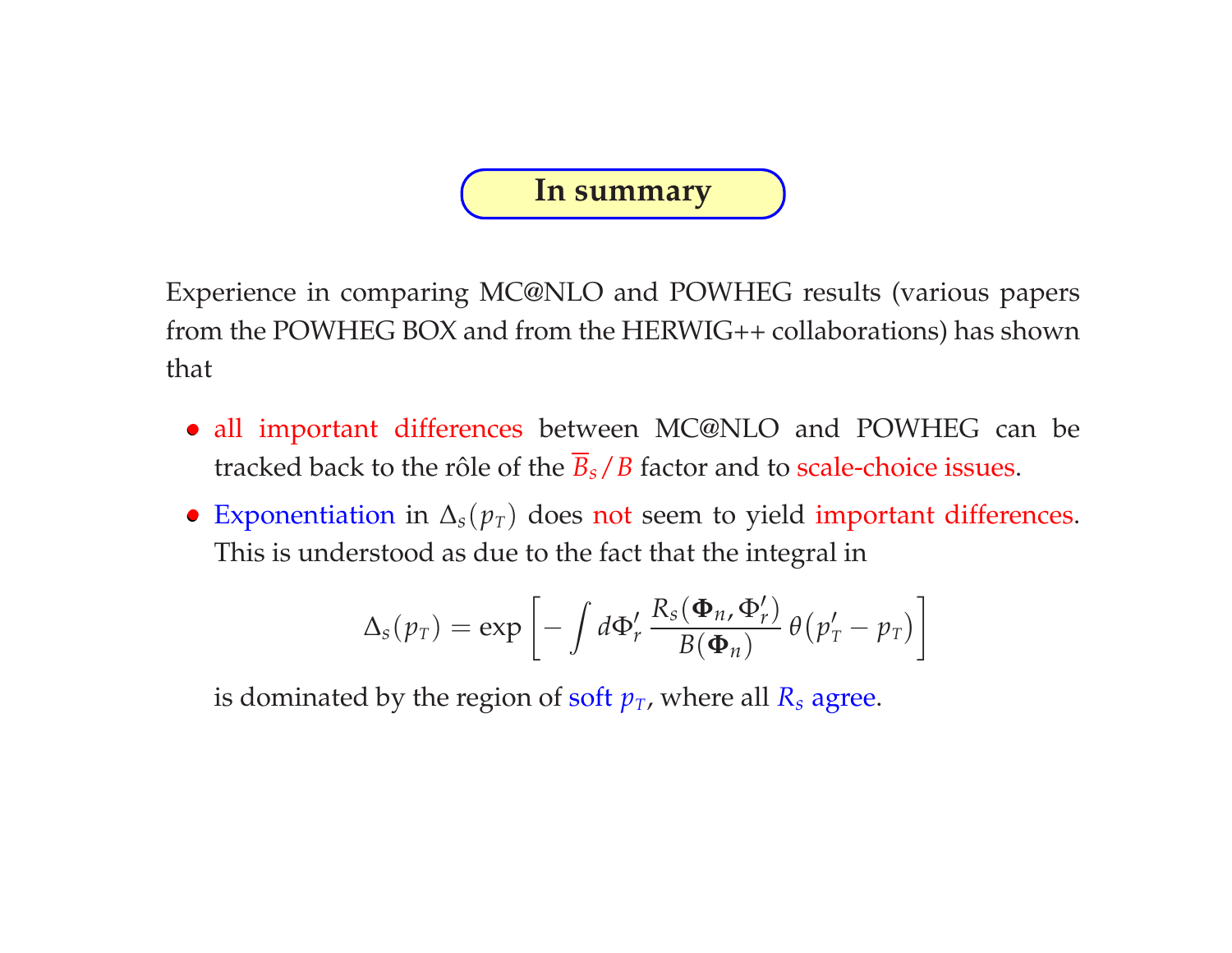$$
d\sigma = \overline{B}_s(\boldsymbol{\Phi}_n, \mu_R) d\boldsymbol{\Phi}_n \left\{ \Delta_s(\boldsymbol{\Phi}_n, p_T^{min}) + \Delta_s(\boldsymbol{\Phi}_n, p_T) \frac{R_s(\boldsymbol{\Phi}_n, \boldsymbol{\Phi}_r, \alpha_s(k_T))}{B(\boldsymbol{\Phi}_n)} d\boldsymbol{\Phi}_r \right\}
$$
  
+  $R_f(\boldsymbol{\Phi}_{n+1}, \alpha_s(\mu_R)) d\boldsymbol{\Phi}_{n+1}$ 

 $\overline{B}_s(\boldsymbol{\Phi}_n,\mu_R)=B(\boldsymbol{\Phi}_n)+V(\boldsymbol{\Phi}_n,\alpha_s(\mu_R))+\int d\Phi_r\big[R_s(\boldsymbol{\Phi}_n,\boldsymbol{\Phi}_r,\alpha_s(\mu_R))-C(\boldsymbol{\Phi}_n,\boldsymbol{\Phi}_r,\alpha_s(\mu_R))\big]$ 

$$
\Delta_{s}(\mathbf{\Phi}_{n}, p_{T}) = \exp \left[-\int d\Phi_{r}' \frac{R_{s}(\mathbf{\Phi}_{n}, \Phi_{r}', \alpha_{s}(k_{T}))}{B(\mathbf{\Phi}_{n})} \theta(k_{T}(\mathbf{\Phi}_{n}, \Phi_{r}') - p_{T})\right]
$$

- A scale variation in the curly braces  $\{\}$  is in practice never performed (in order not to spoil the NLL accuracy of the Sudakov form factor). The scale in the Sudakov has to goexactly to the transverse momentum of the radiation in the collinear <mark>and</mark> soft region.
- Scale dependence affects *<sup>B</sup><sup>s</sup>* and *<sup>R</sup><sup>f</sup>* differently: *<sup>B</sup><sup>s</sup>* is <sup>a</sup> quantity integrated over the radiation kinematics  $\Longrightarrow$  milder scale dependence

Similar conclusions for the factorization scale  $\mu_F$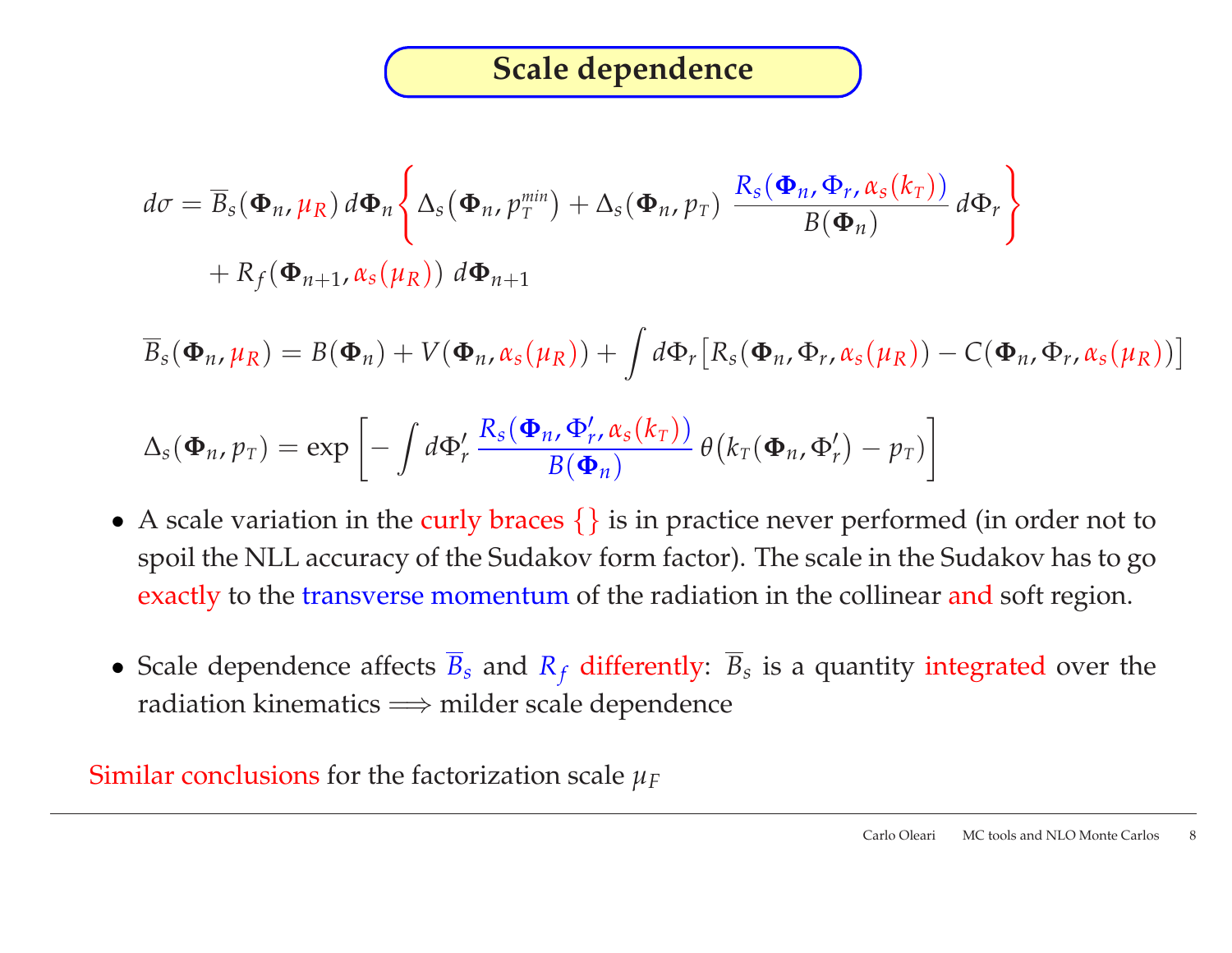**Scale dependence in gg**→**<sup>H</sup>**

$$
d\sigma = \overline{B}_s(\boldsymbol{\Phi}_n, \mu_R) d\boldsymbol{\Phi}_n \Bigg\{ \Delta_s(\boldsymbol{\Phi}_n, p_T^{min}) + \Delta_s(\boldsymbol{\Phi}_n, p_T) \frac{R_s(\boldsymbol{\Phi}_n, \boldsymbol{\Phi}_r, \alpha_s(k_T))}{B(\boldsymbol{\Phi}_n)} d\boldsymbol{\Phi}_r \Bigg\}
$$
  
+  $R_f(\boldsymbol{\Phi}_{n+1}, \alpha_s(\mu_R)) d\boldsymbol{\Phi}_{n+1}$ 

 $\overline{B}_s(\boldsymbol{\Phi}_n,\mu_R)=B(\boldsymbol{\Phi}_n)+V(\boldsymbol{\Phi}_n,\alpha_s(\mu_R))+\int d\Phi_r\big[R_s(\boldsymbol{\Phi}_n,\boldsymbol{\Phi}_r,\alpha_s(\mu_R))-C(\boldsymbol{\Phi}_n,\boldsymbol{\Phi}_r,\alpha_s(\mu_R))\big]$ 

- The  $\overline{B}$  prefactor is of order  $\alpha_s^2$  at the Born level, and it includes NLO corrections of order  $\alpha_s^3$ . Its scale variation must therefore be of order  $\alpha_s^4$ . Therefore the relative scale variation  $\delta \overline{B}/\overline{B}$  is of order  $\alpha_s^2$ .
- On the other hand, the  $R_f$  term ( $H$  in MC@NLO) is of order  $\alpha_s^3$ , and its scale variation is of order  $\alpha_s^4 \Longrightarrow$  its relative scale variation is of order  $\alpha_s$ .

Thus, the larger the contribution to the transverse momentum distribution coming from *<sup>R</sup><sup>s</sup>* (or **<sup>S</sup>** in MC@NLO) events, the smaller its relative scale dependence will be.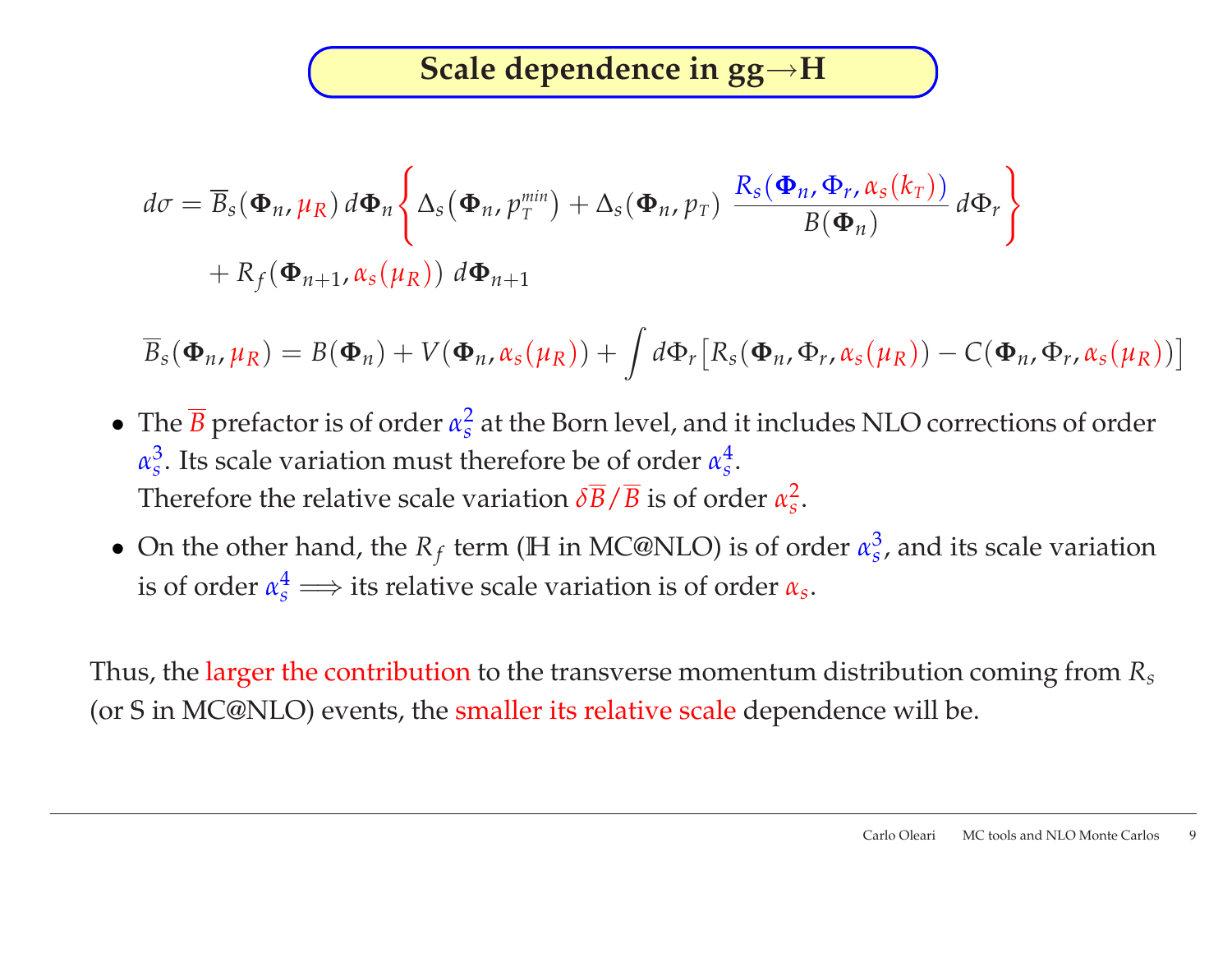### **Scale dependence in gg**→**<sup>H</sup>**

- *gg*→*<sup>H</sup>* at NLO+PS
- $m_{\text{H}} = 120 \text{ GeV}$
- 0.5  $< \mu_{\rm R}/\mu_{\rm F}$   $<$  2 around central reference scale  $\mu$
- Comparison with HqT [Catani, Grazzini et al.]: NNLL <sup>+</sup> NNLO. "Switched" result, with resummation scale  $Q = m_{\rm H}/2$  and reference factorization and renormalization scale  $\mu = m_H$ , as recommended by the authors
- MSTW2008NNLO central pdf for all the curves. This pdf set is needed by HqT. Used for all the other programs, since we want to focus on the differences that have to do with the calculation, rather than the <sup>p</sup>df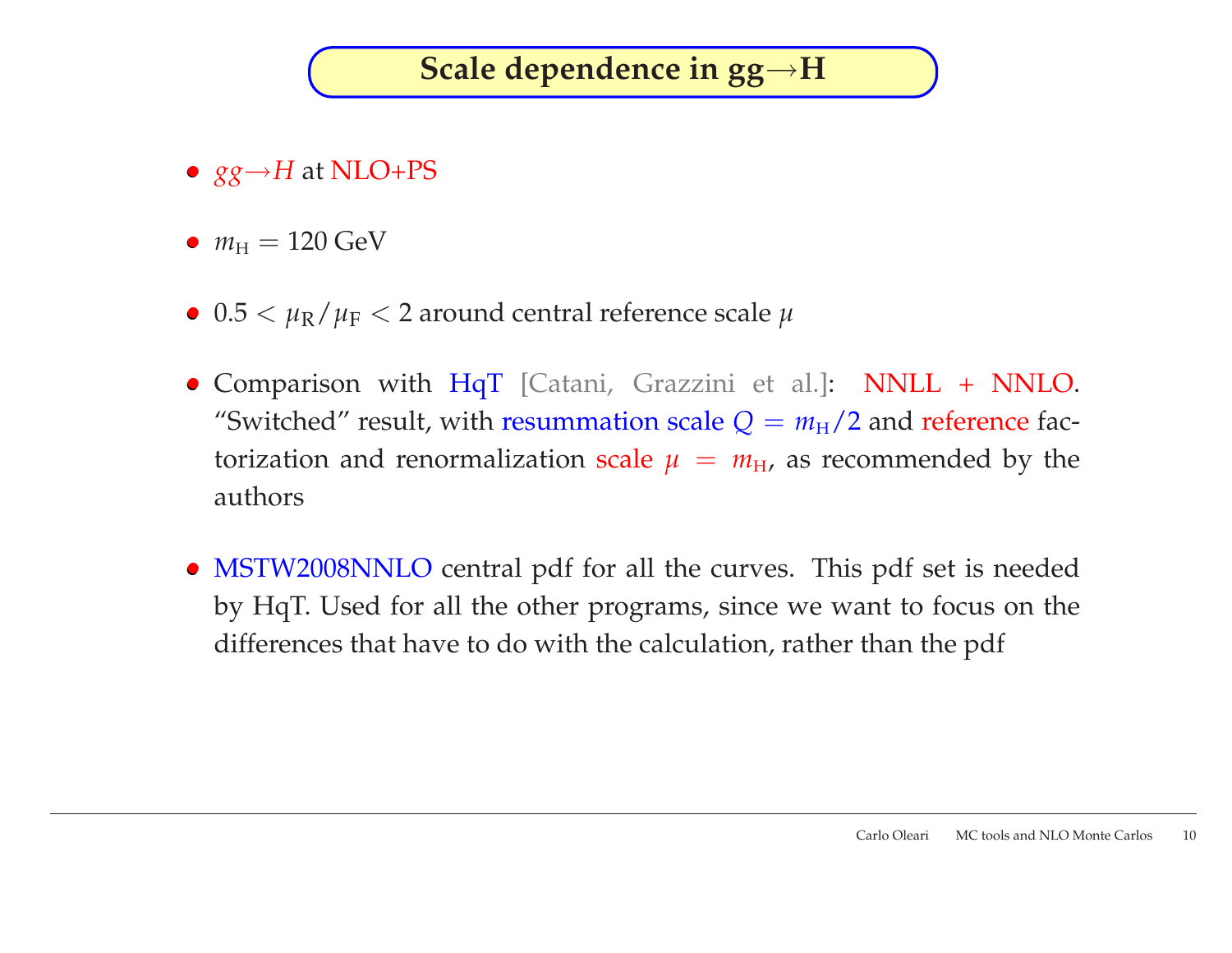The *<sup>R</sup><sup>s</sup>* and *<sup>R</sup><sup>f</sup>* terms are chosen such that

$$
R_s = \frac{h^2}{p_T^2 + h^2} R, \qquad R_f = \frac{p_T^2}{p_T^2 + h^2} R, \qquad R = R_s + R_f
$$

If *h* → 0, the NLO prediction is recovered, but the Sudakov region is dangerously squeeze<sup>d</sup> and distorted.

If  $h \to \infty$ ,  $R_s = R$  and  $R_f \to 0$  and the whole real contribution<br>option the Sudeley form factor. This is the default POWUEC enters the Sudakov form factor. This is the default POWHEGBOX setting.

The NLO *<sup>K</sup>* factor, *<sup>B</sup>*/*<sup>B</sup>* multiplies uniformly the whole transverse-momentum distribution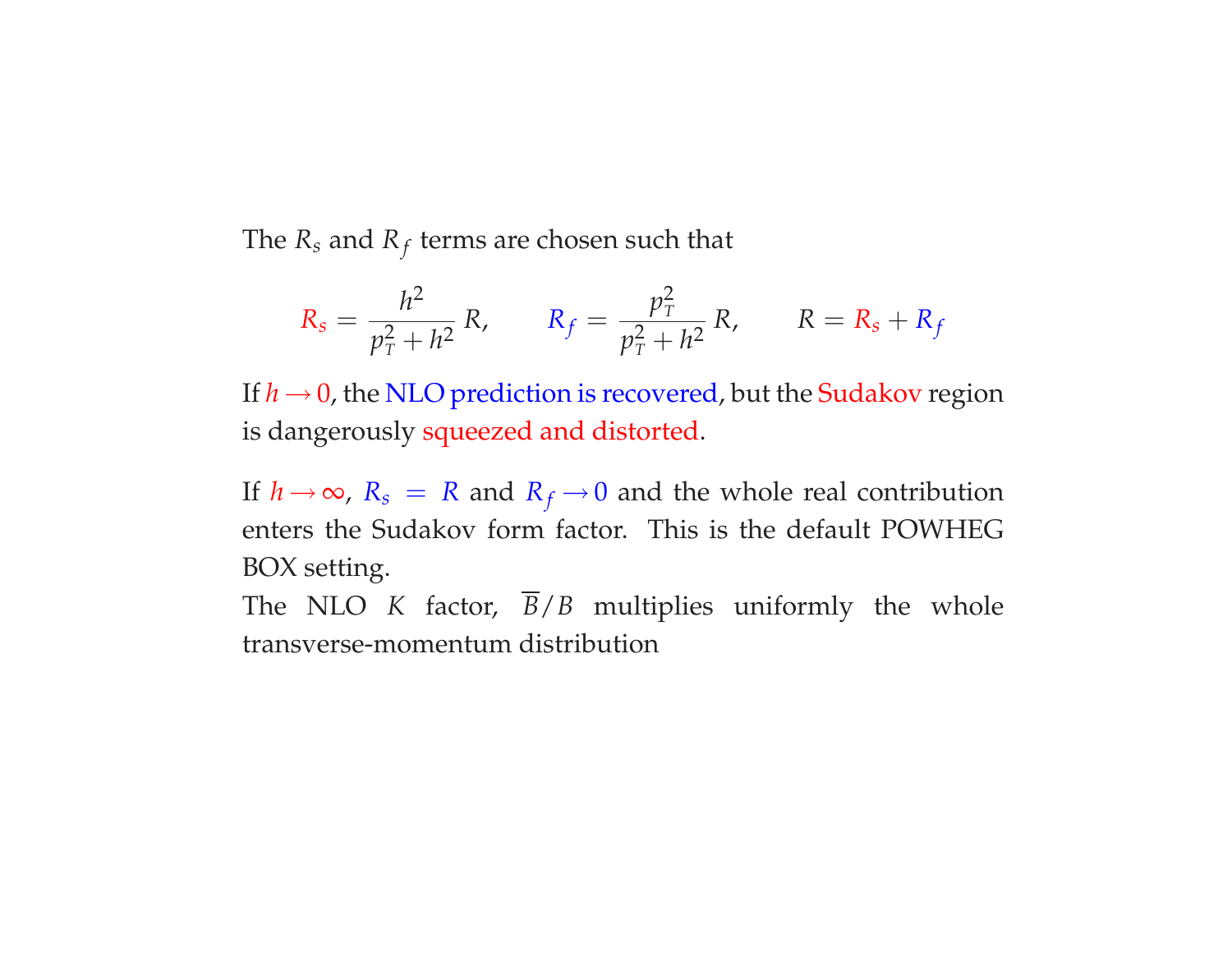

#### **DEFAULT VALUES**POWHEG $\mu = m_{\rm H}$

 $h = \infty$ 

### MC@NLO $\mu = m_{\rm T} = \sqrt{m_{\rm H}^2 + p_{\rm T}^2}$

#### high  $p_{\scriptscriptstyle T}$

POWHEG $\frac{\text{POWHEG}}{\text{MC@NLO}} \approx 3 = 2 \times 1.6$ *K* fac  $\approx$  2  $(\alpha_s(m_{\rm T})/\alpha_s(m_{\rm H}))^3 \approx 1.6$ in the last bin

narrow band at small  $p_T$ larger band at large *<sup>p</sup><sup>T</sup>*

[YRHXS2; Nason and Webber, 2012]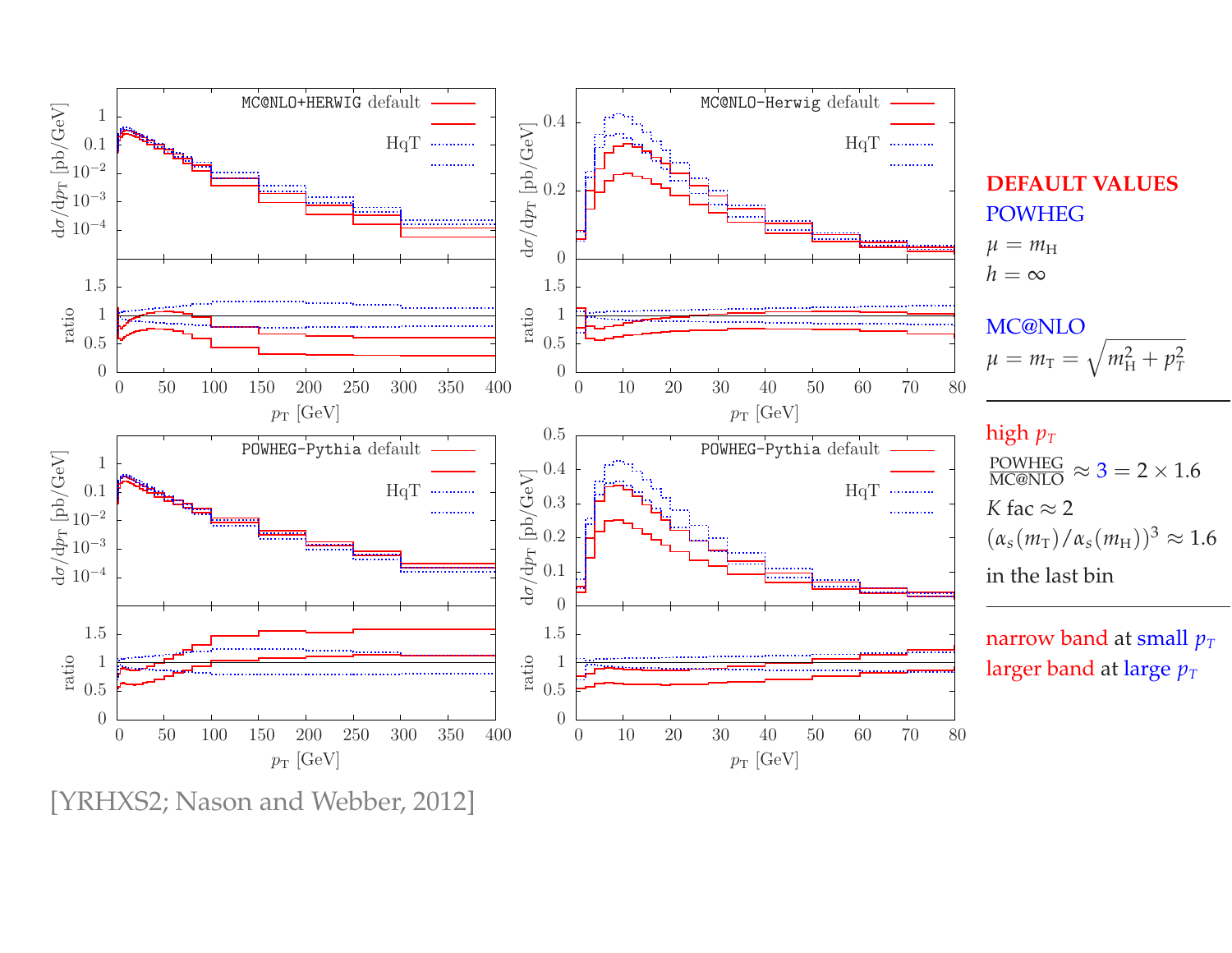

**Questions**: 1) What if HqT didn't exist?

2) What is the most "appropriate" scale in the high- $p_{\scriptscriptstyle T}$  region?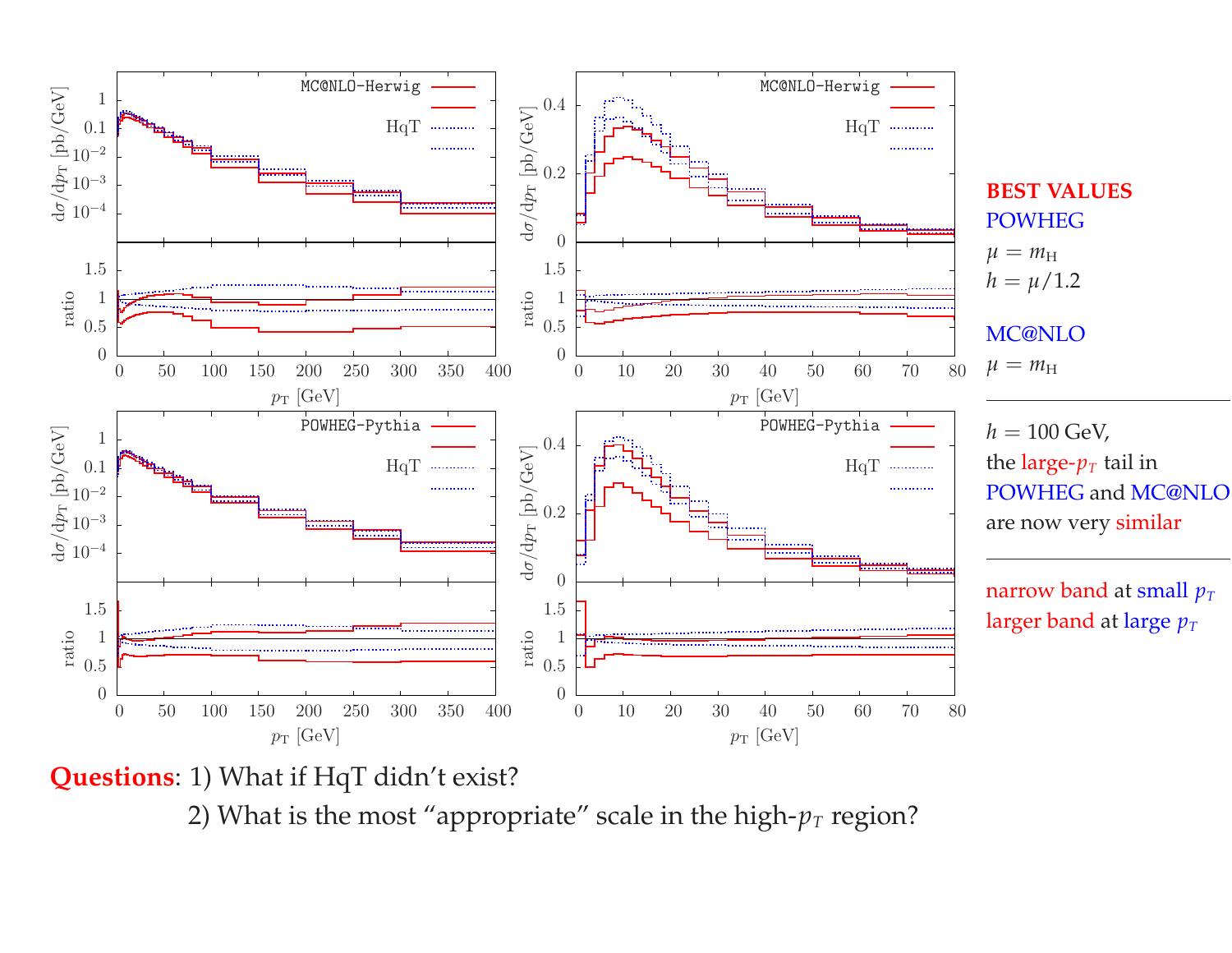### **Higgs boson with heavy quarks in the loop**

Done for SM and MSSM [Bagnaschi, Degrassi, Slavich, Vicini, 2011]. For the SM case, include exact*mt* and*mb* dependence, and two-loop EW corrections included as an overall (mass-dependent) <sup>g</sup>lobal factor.



See Bagnaschi's talk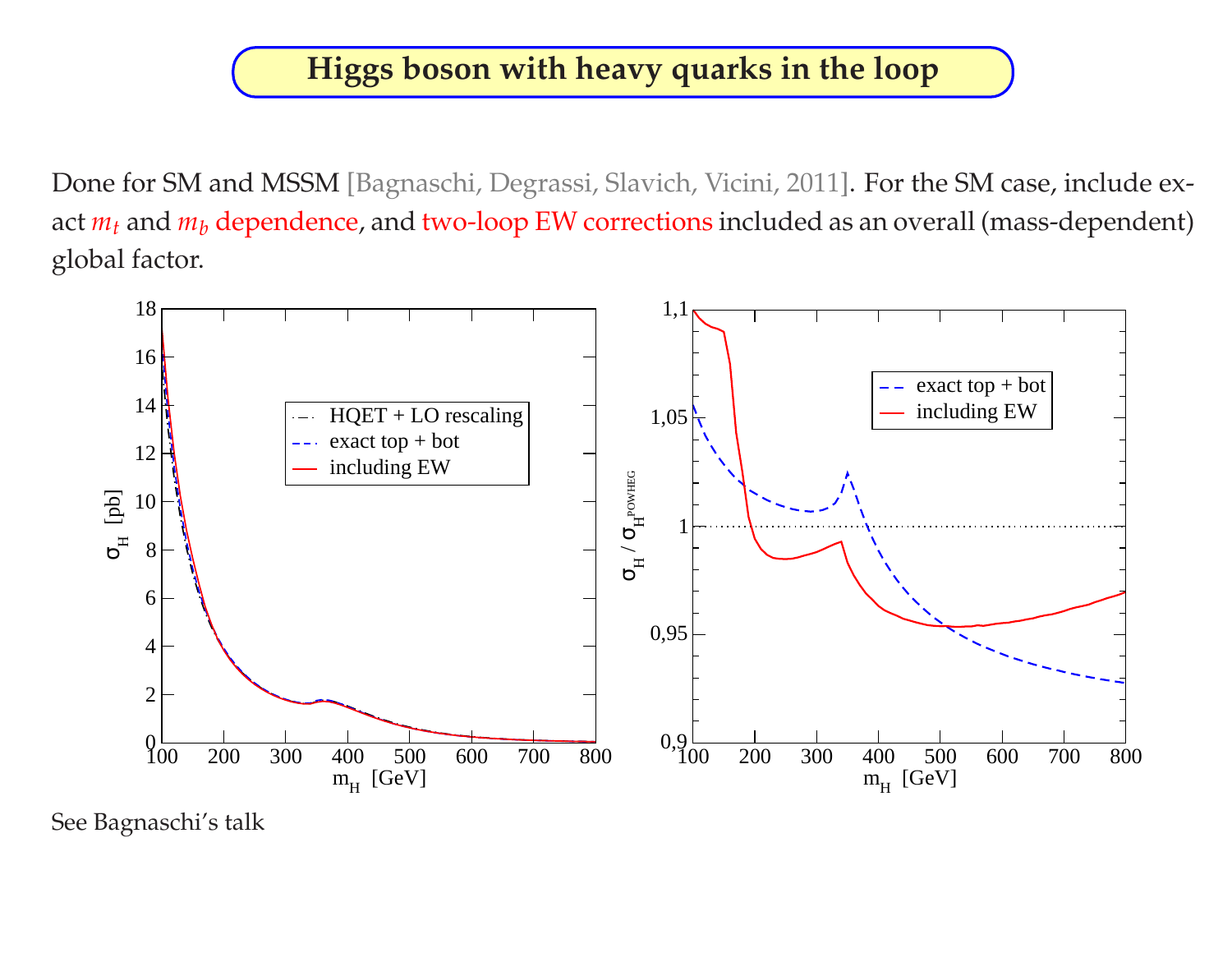### **Higgs boson <sup>p</sup>lus <sup>1</sup> jet production**



Left:  $\mu_F = \mu_R = m_H$ . Right:  $\mu_F = \mu_R = p_T^{\text{UB}} = p_T$  of the underlying Born configuration

- •Diverging NLO, Sudakov suppression in LHE
- The trend of the *Bs*/*B* factor very evident
- In LHE results, one power of  $\alpha_s$  is evaluated at the  $p_T$  of the radiation

[Campbell, Ellis, Frederix, Nason, Williams, C.O., 2012] See also [Hoeche, Krauss, Schonherr and Siegert, 2011]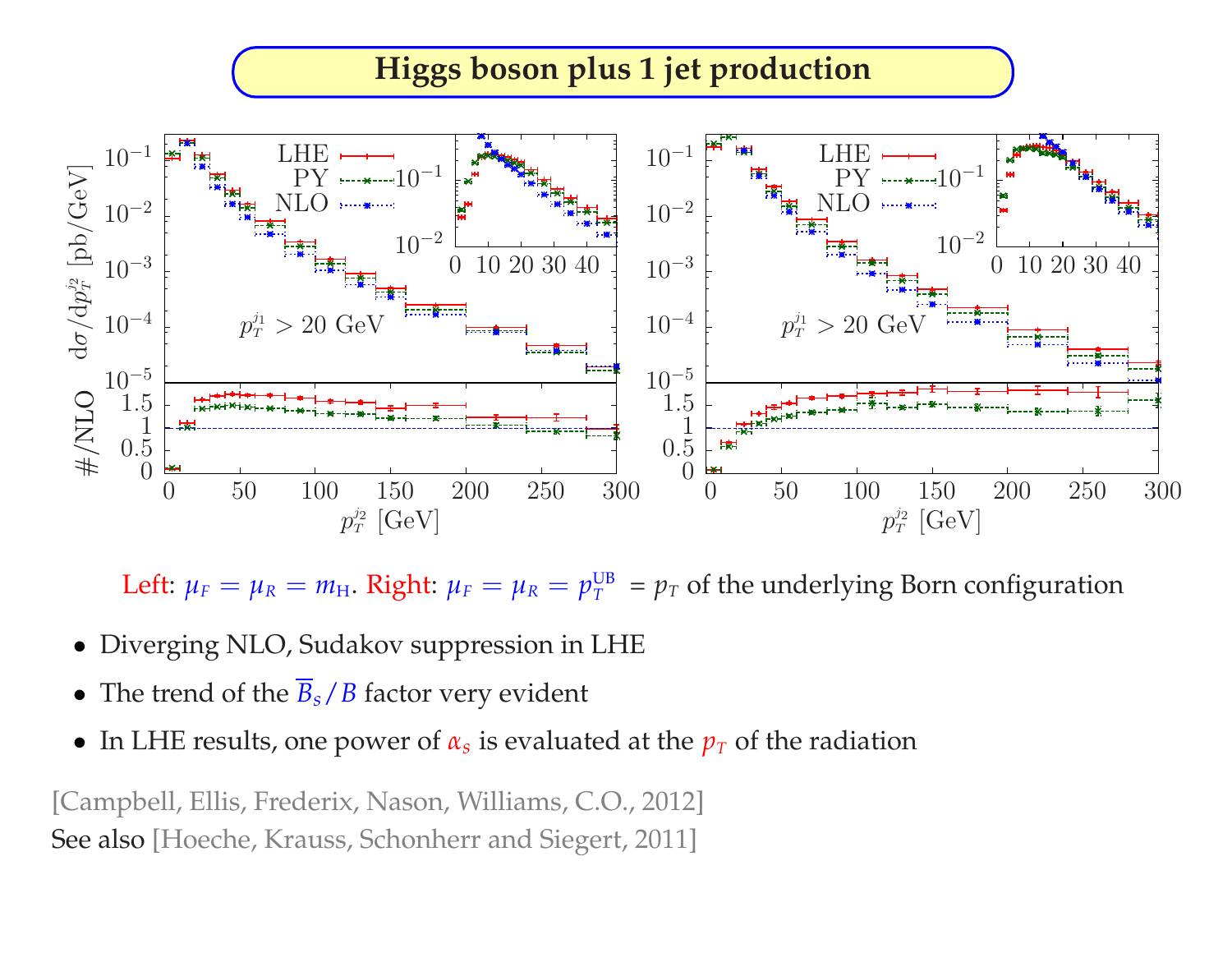### **Higgs boson <sup>p</sup>lus <sup>2</sup> jet production**



Left:  $\mu_F=\mu_R=m_H$ . Right:  $\mu_F=\mu_R=\hat{H}_T=m_T^H$  the final-state parton transverse momenta in the underlying-Born kinematics.  $T^H_T+\sum_i p_{T}^{}_i$  where  $m^H_T$  $\frac{1}{T}$  $\sqrt{}$  $m_{\rm H}^2$  $_{\rm H}^2 + (p_T^H)$  *T*) <sup>2</sup> and  $p_{T_i}$  are

- The trend of the *Bs*/*B* factor very evident
- •*K* factor close to <sup>1</sup> for fixed scales
- These are two "extreme" scales.  $\hat{H}_T$  too big at large  $p_T$

[Campbell, Ellis, Frederix, Nason, Williams, C.O., 2012]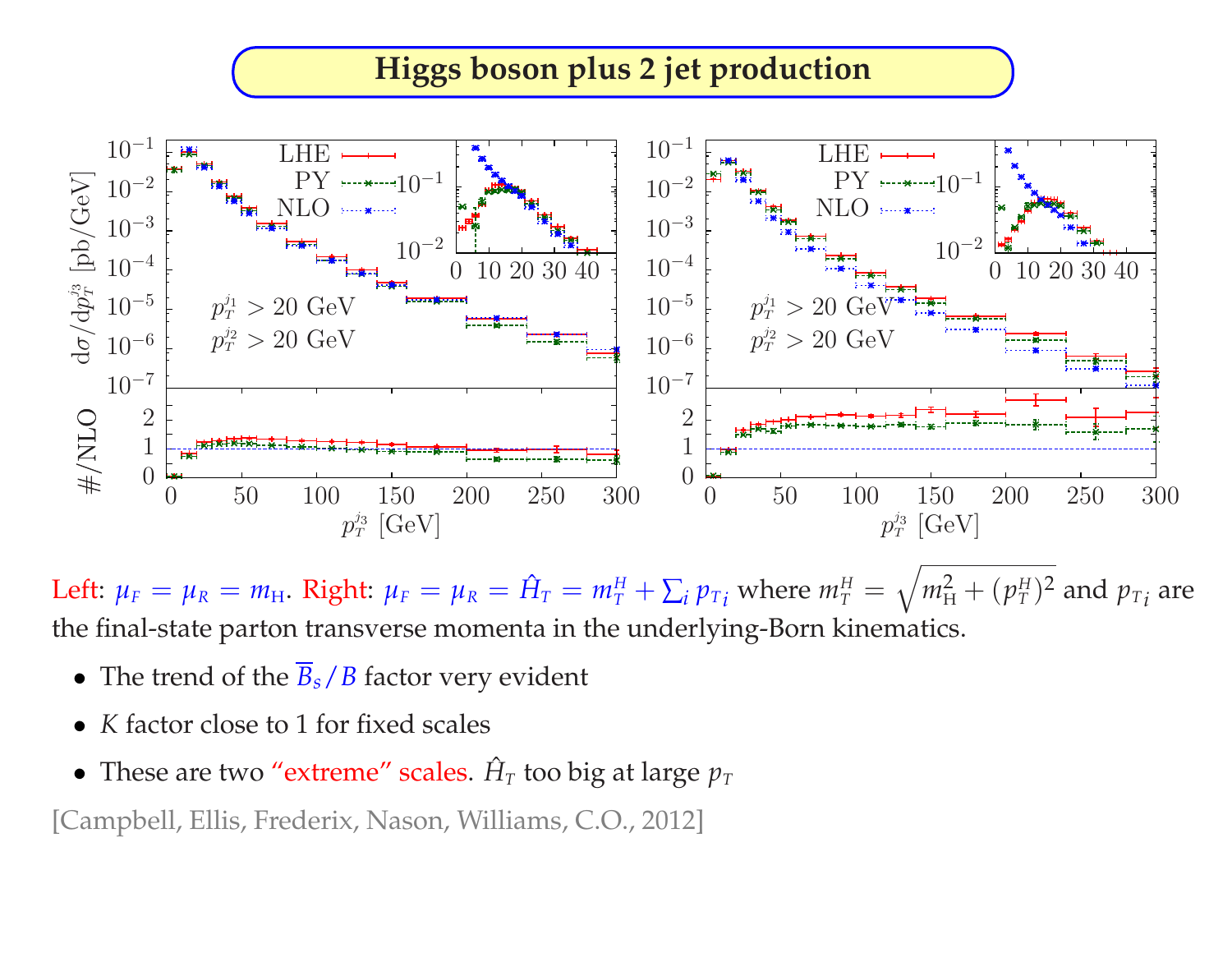

•  $\sigma_H^{\text{NLO}} = 10.85 \text{ pb}, \ \sigma_H^{\text{NNO}} = 14.35 \text{ pb} \Longrightarrow K = 1.32$ 

- *H* generator: NLL accuracy in the low  $p_T$  region but only LO at high  $p_T$
- *Hj* generator: NLO accuracy only in the high  $p<sub>T</sub>$  region. No Sudakov resummation.

[Campbell, Ellis, Frederix, Nason, Williams, C.O., 2012]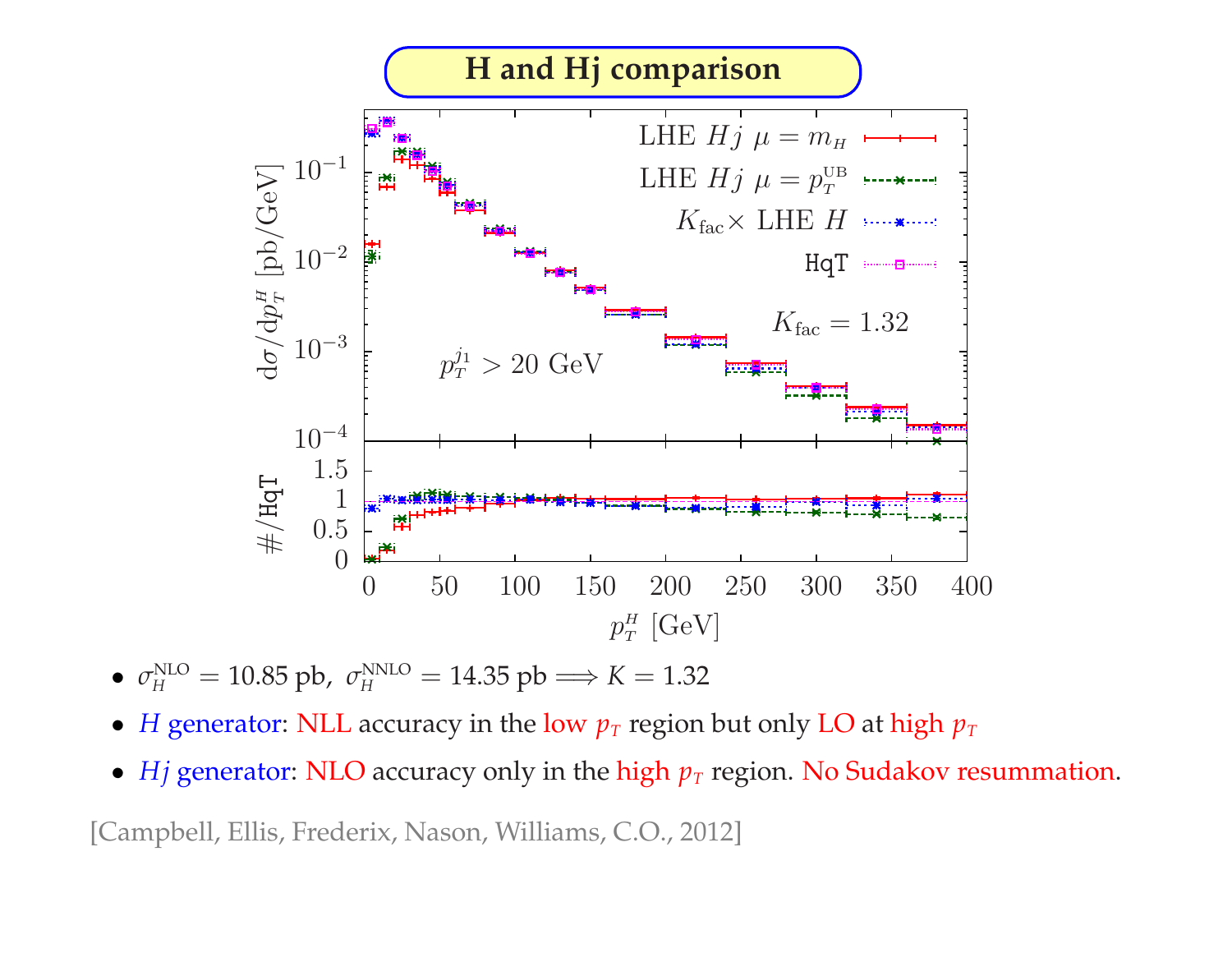### **Hj and Hjj comparison**



Left:  $\mu_F = \mu_R = m_H$ . Right:  $\mu_F = \mu_R = p_T^{\text{UB}}$  for *Hj* and  $\mu_F = \mu_R = \hat{H}_T$  for *Hjj* 

- *Hj* generator: NLL accuracy in the low  $p_T$  region but only LO at high  $p_T$
- *Hjj* generator: NLO accuracy only in the high  $p<sub>T</sub>$  region. No Sudakov resummation.

Work in progress to merge the *<sup>H</sup>*, *Hj* and *Hjj* samples [Campbell, Ellis, Frederix, Nason, Williams, C.O., 2012]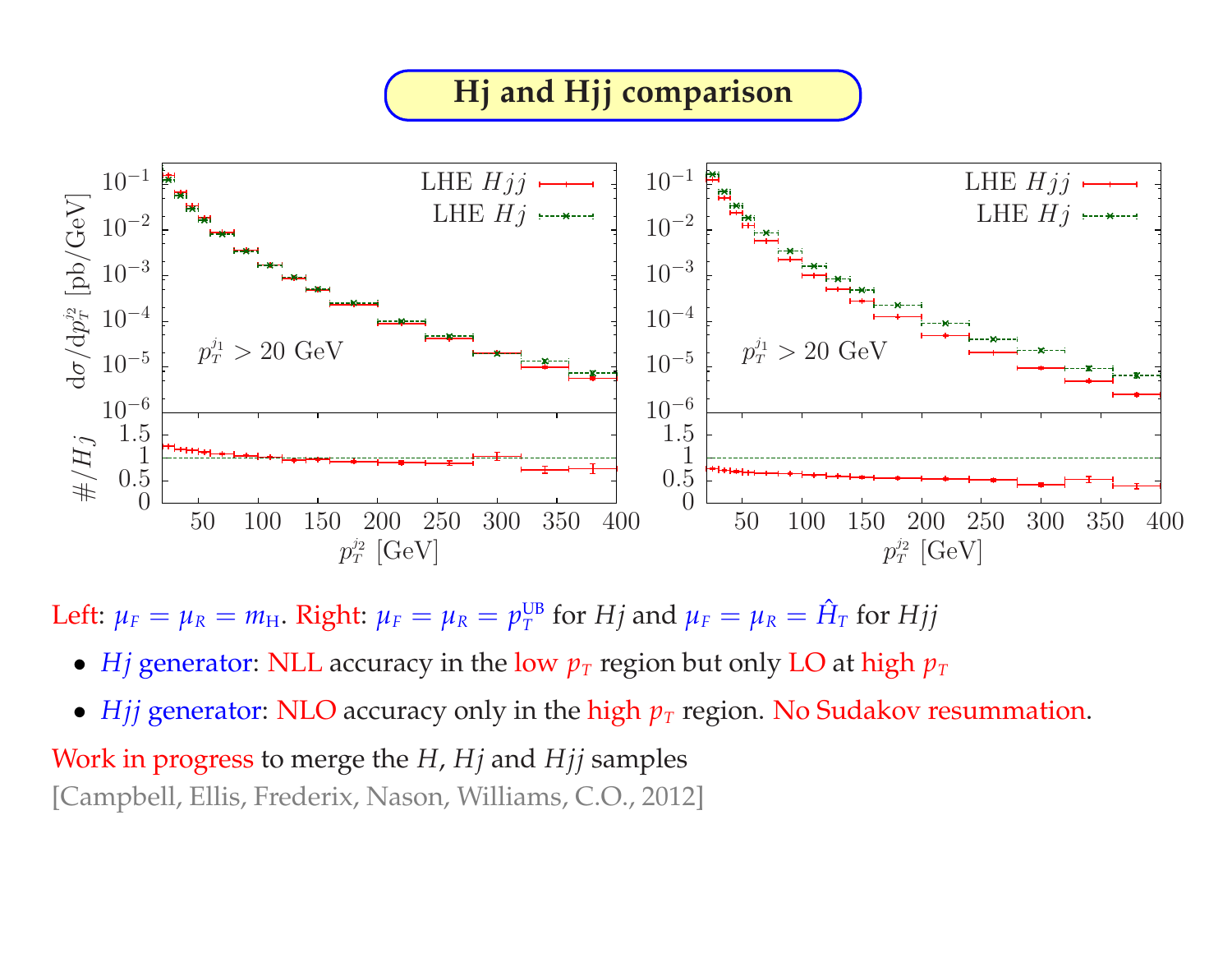#### **Higgs in vector-boson fusion**



- Only *<sup>t</sup>*-channel vector-boson exchange diagrams: built having in mind VBF cuts [Nason and C.O, 2010].
- Nevertheless, the cross section is finite even with no cuts.

This is what has been used in the Yellow Report Higgs Cross Section <sup>1</sup> and 2.

See also POWHEG+HERWIG++ [D'Errico, Richardson, 2011].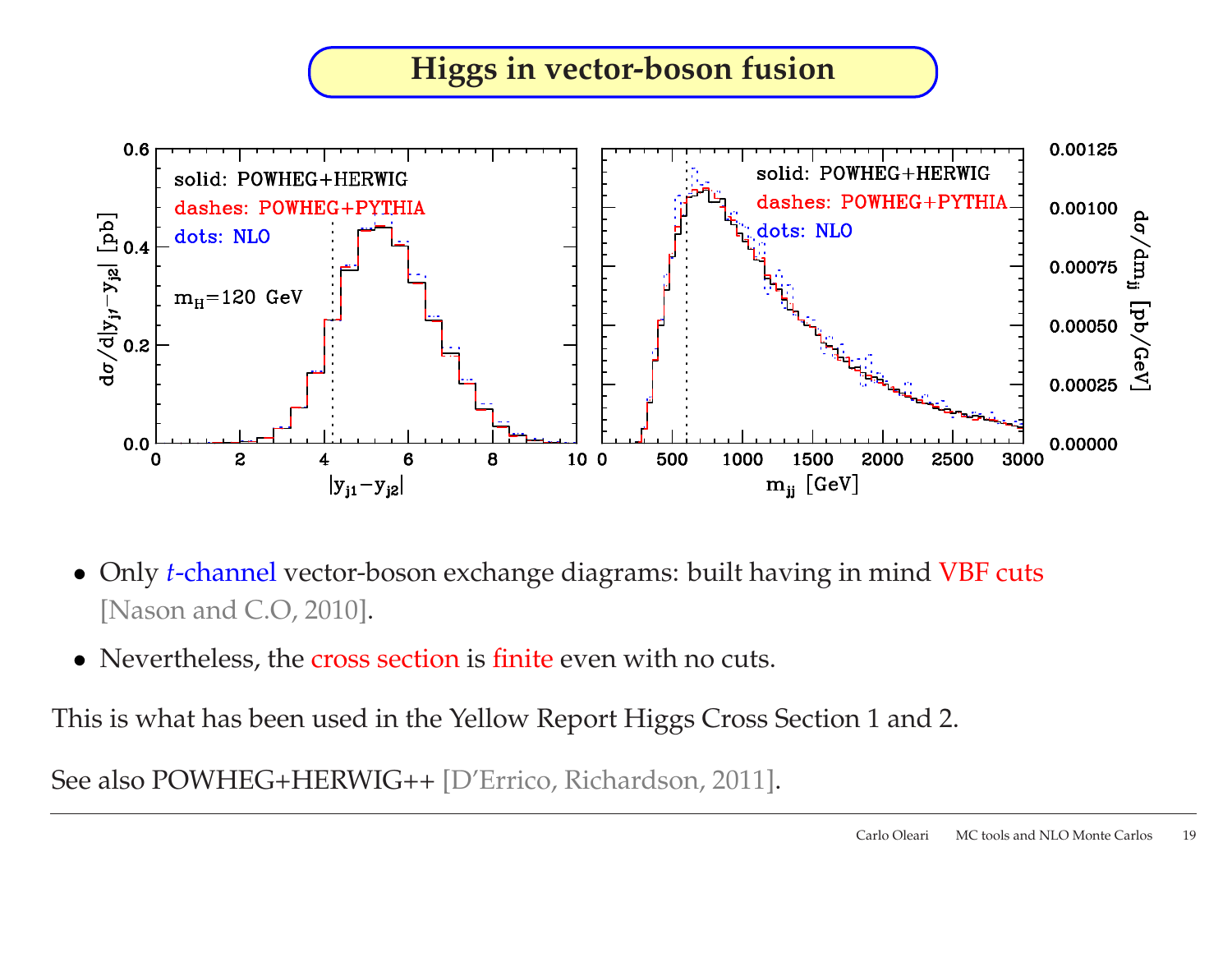**t¯tH**



- POWHEG BOX+HELAC [Garzelli, Kardos, Papadopoulos and Trocsanyi, 2011]
- aMC@NLO: scalar and pseudoscalar Higgs boson[Frederix, Frixione, Hirschi, Maltoni, Pittau, Torrielli, 2011]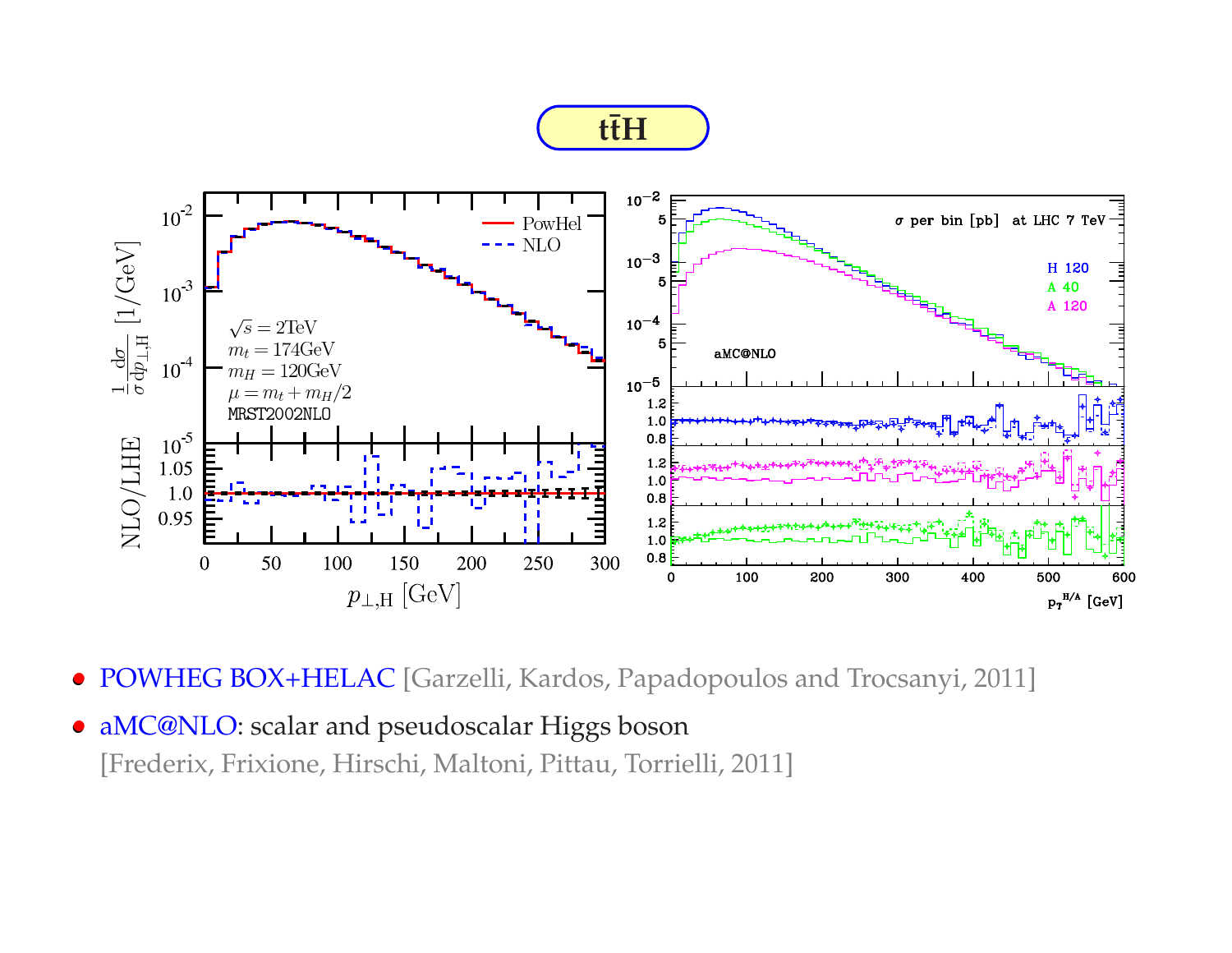**WH**/**ZH**

- POWHEG+HERWIG++ [Hamilton, Richardson, Tully, 2009]
- MC@NLO [Frixione, Webber]

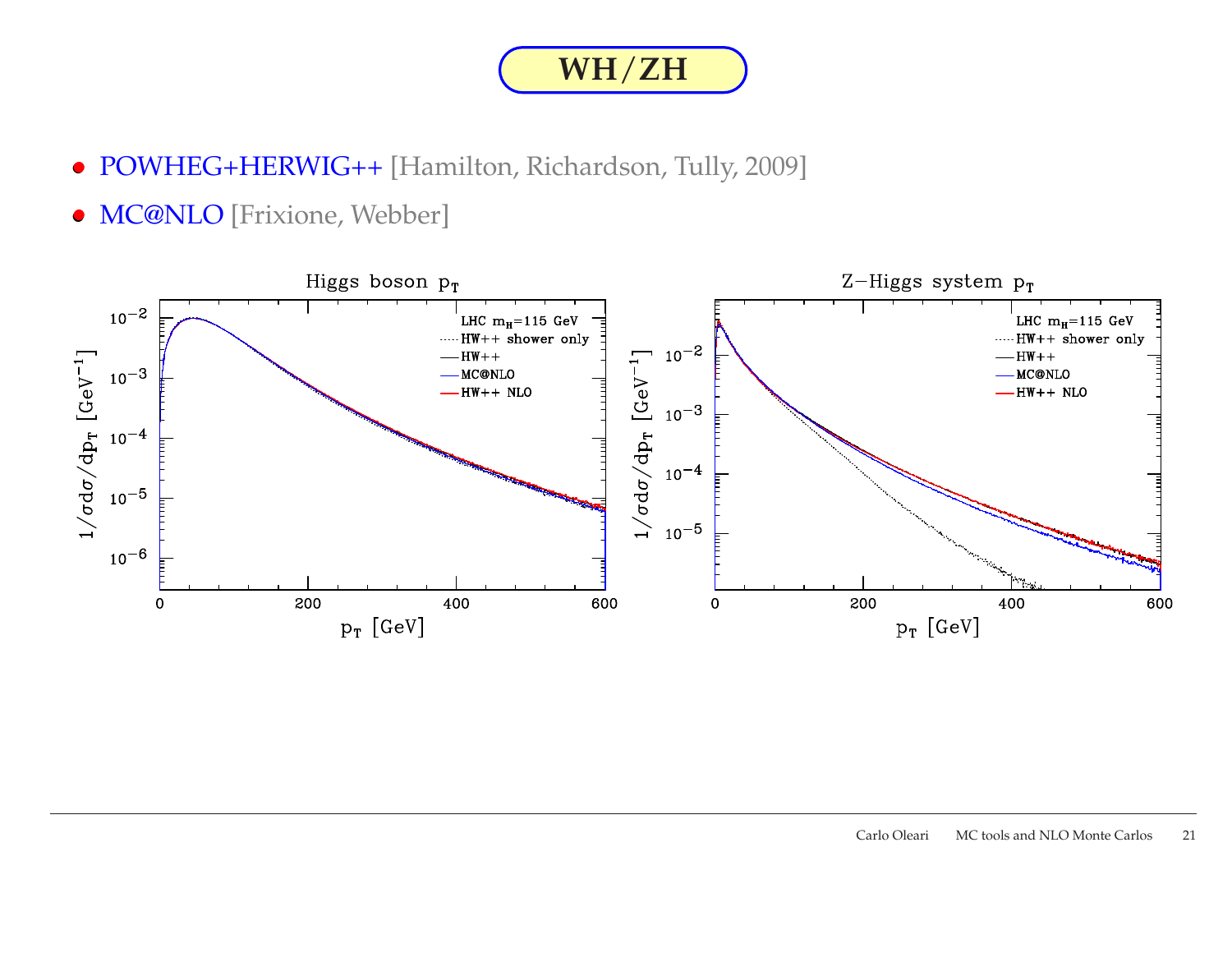

MC@NLO [Weydert, Frixione, Herquet, Klasen, Laenen, Plehn, Stavenga, White, 2009] POWHEG BOX [Klasen, Kovarik, Nason, Weydert, 2012]



Left: transverse momentum of *<sup>H</sup>*−*<sup>t</sup>* at LHC@14, HDM-II, *<sup>m</sup>H*<sup>−</sup> <sup>=</sup> <sup>300</sup> GeV, tan *<sup>β</sup>* <sup>=</sup> <sup>30</sup> Right: transverse momentum of  $H^-$  at LHC@7, HDM-II,  $m_H=300$  GeV, tan  $\beta=10$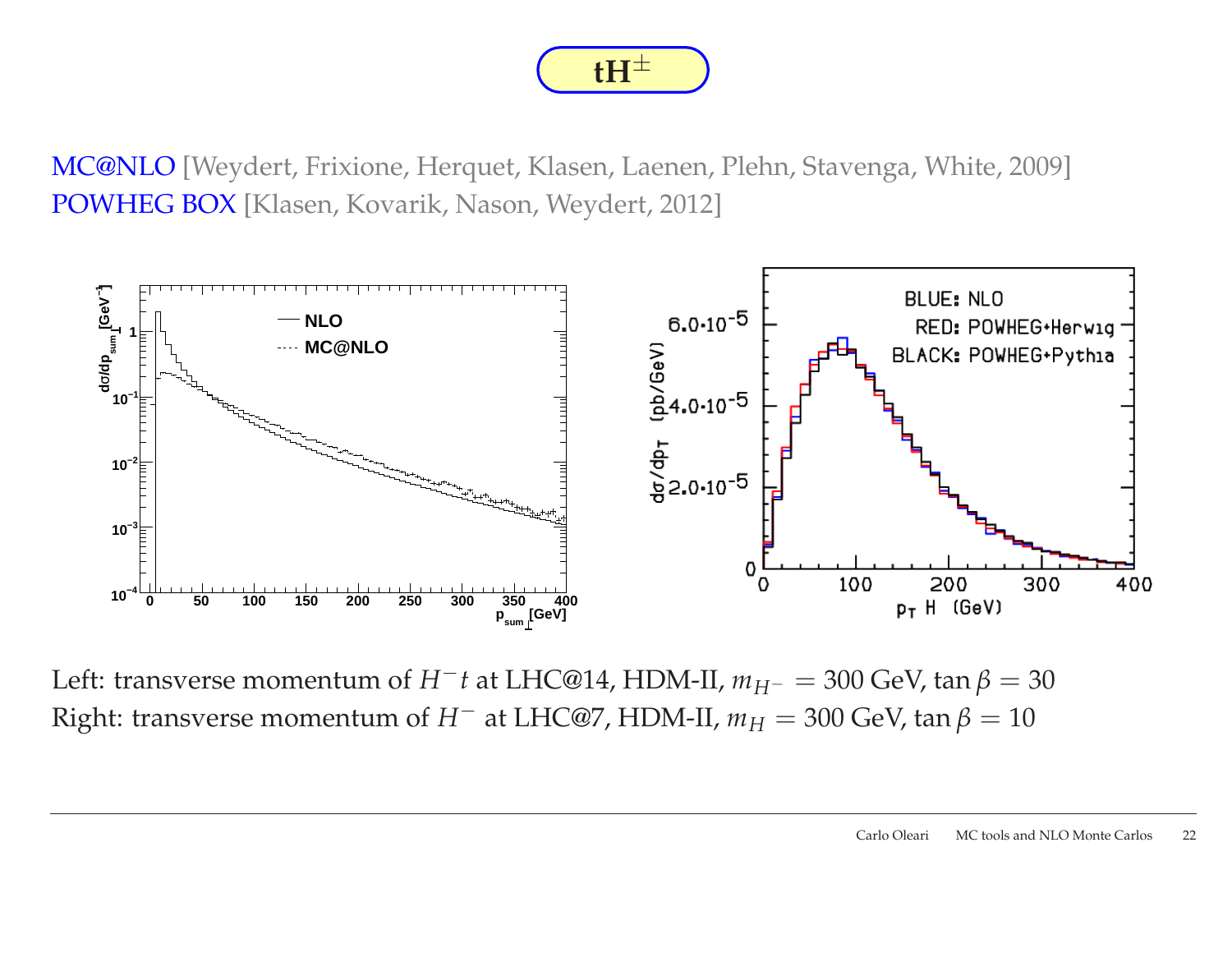### **Towards total automation**

## aMC@NLO <sup>=</sup> MadGraph+CutTools+FKS+MC@NLO

[Hirshi, Frederix, Frixione, Maltoni, Garzelli, Pittau, Torrielli]



http://amcatnlo.cern.ch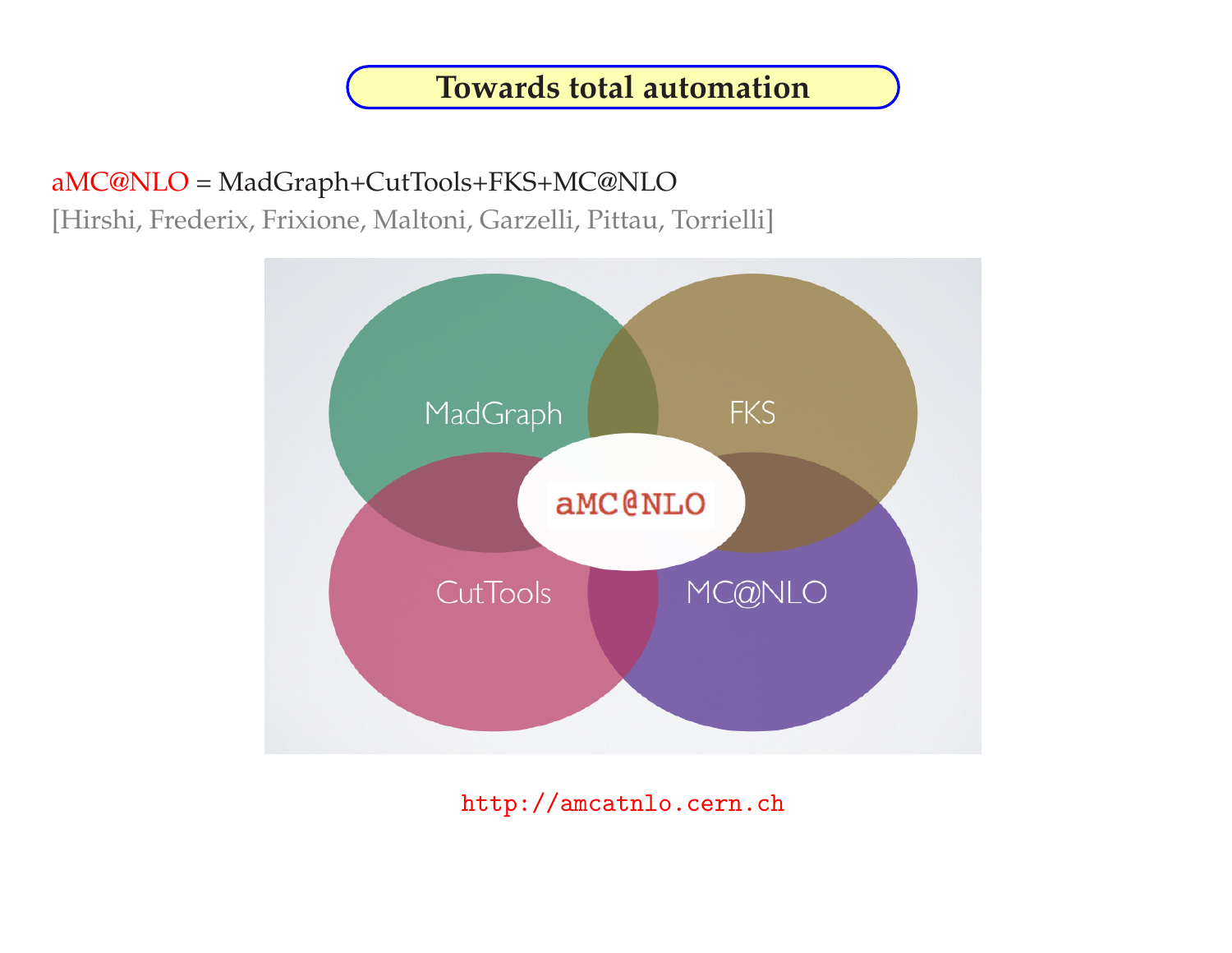### **Towards total automation**

Two useful interfaces exists now in the POWHEG BOX:

- ✓ an interface to MadGraph 4, built in collaboration with Rikkert Frederix, that automatically builds the codes to compute the <mark>Born, Born color-</mark> and spincorrelated amplitudes, the real amplitude and the Born color structure in the limit of large number of colors. This is done just once and for all, when <sup>a</sup> newprocess is implemented in the POWHEG BOX.
- ✓ an interface to GoSam [Cullen, Greiner, Heinrich, Luisoni, Mastrolia, Ossola, Reiter, Tramontano]<mark>, built in collaboration with</mark> Gionata Luisoni, <mark>that writes au-</mark> tomatically the code for the computation of the finite par<sup>t</sup> of the virtual contributions.

http://powhegbox.mib.infn.it